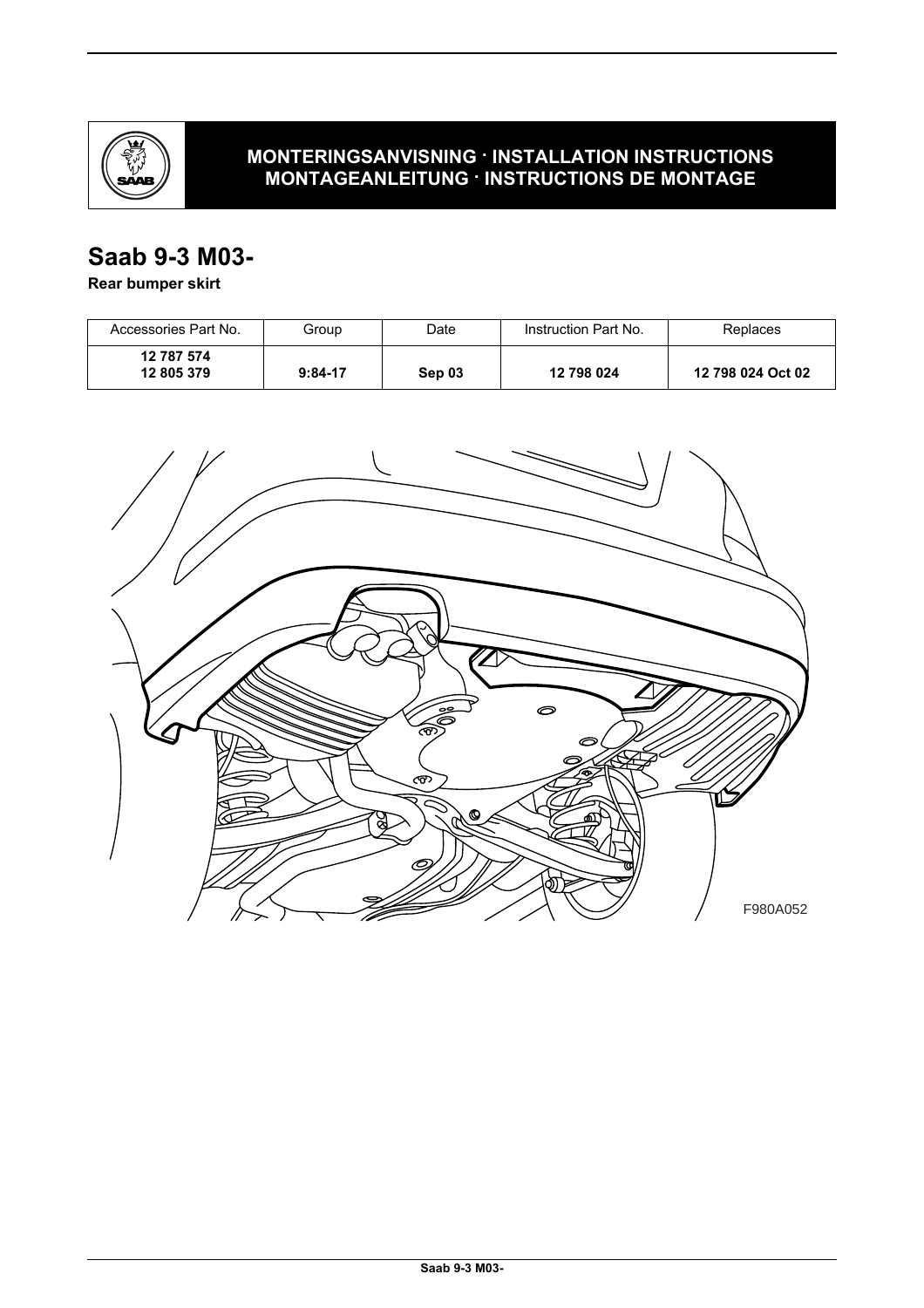

- 1 Bumper skirt
- 2 Bolt (x2)
- 3 Plastic nut (x2)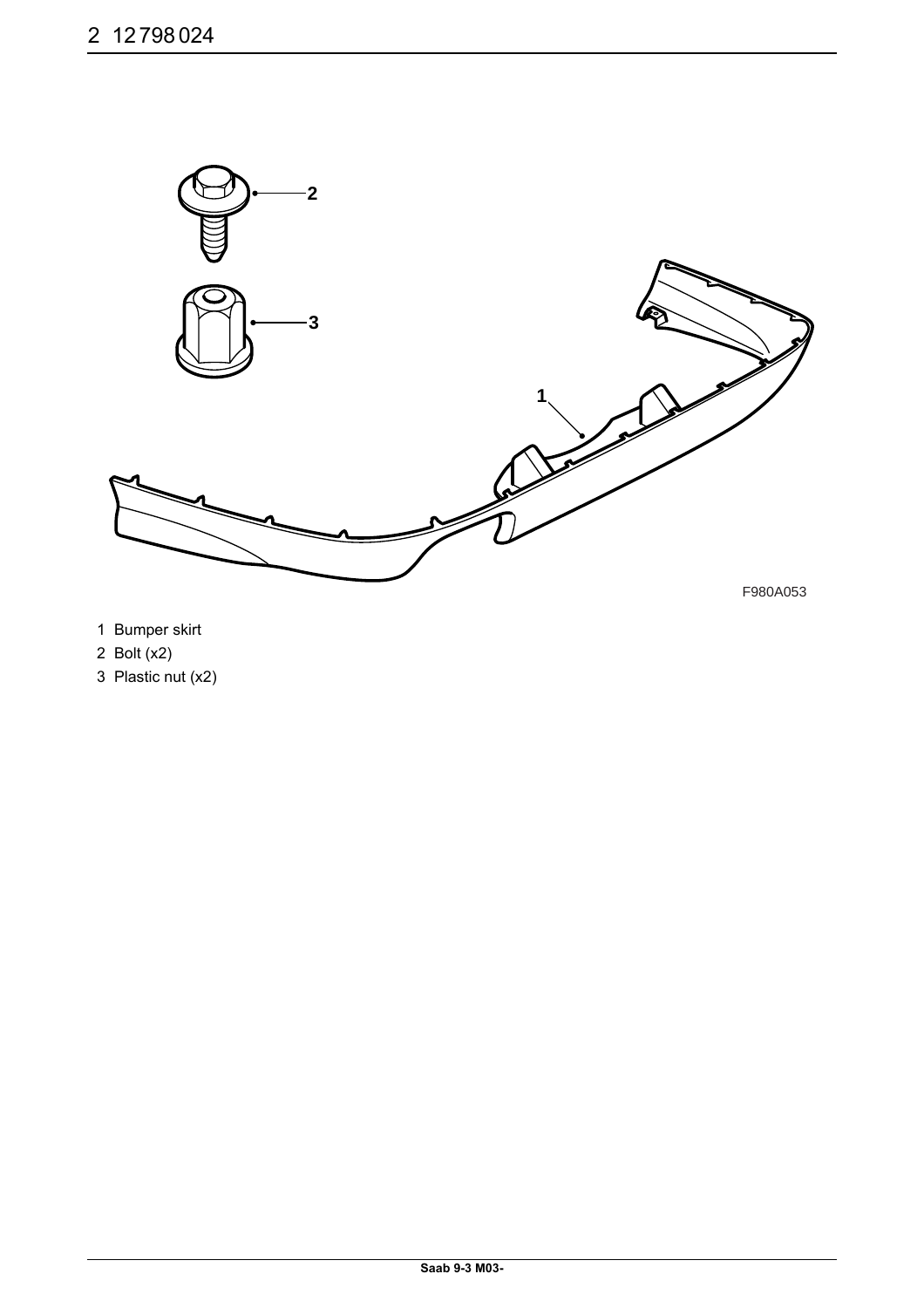

The bumper skirt has been treated with grey primer and is ready for painting.

1 Paint the bumper skirt the same colour as the body; see "Directions for painting preprimed PP/ EPDM plastic" in these installation instructions.

### **Important**

Do not paint the masked surface. After painting, first remove the rubber moulding and then the masking.

- 2 Raise the car.
- 3 Remove the screws and nuts from the bottom portion of the bumper.
- 4 Pull off the bottom portion of the bumper.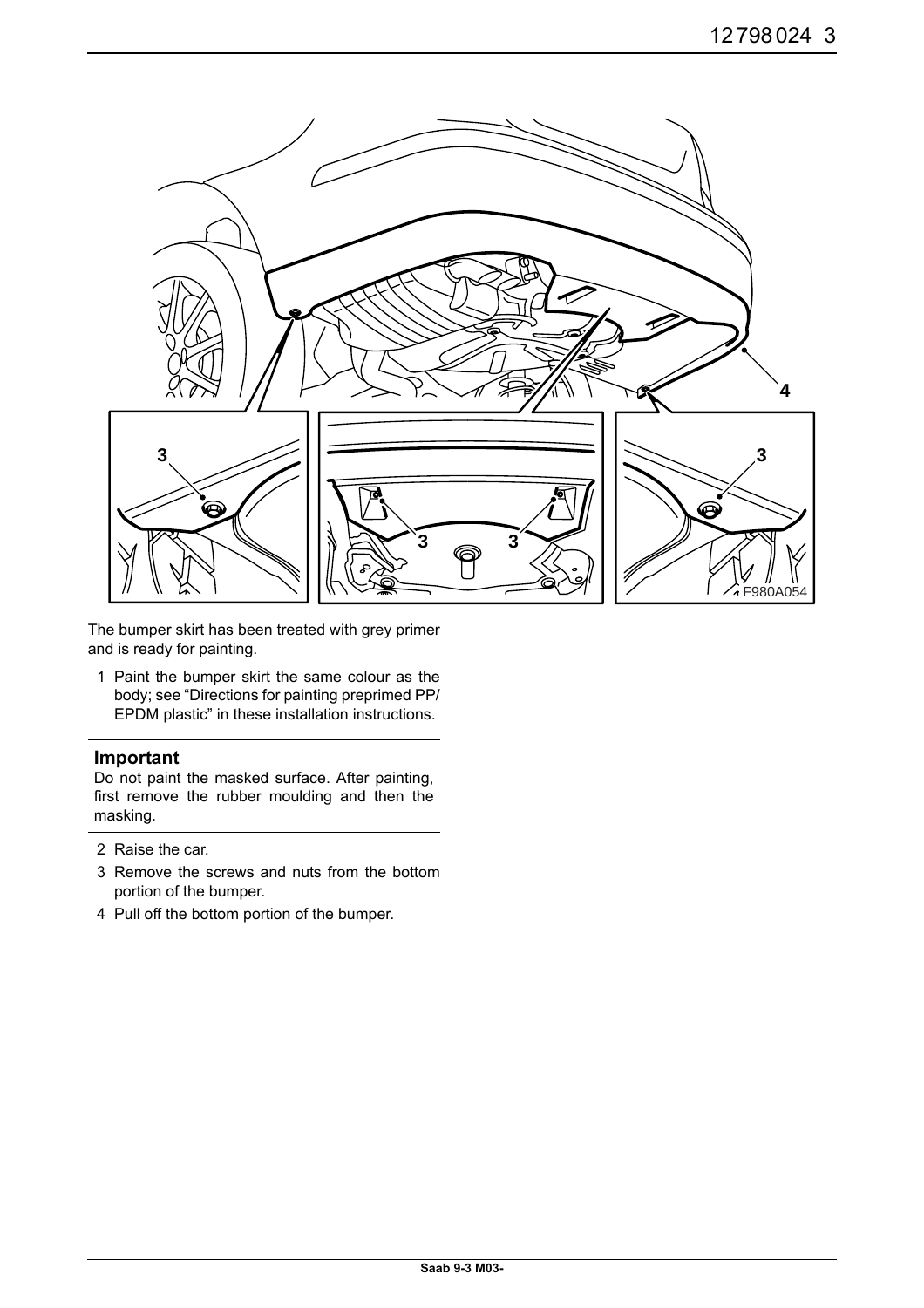

5 **Cars equipped with towbar:** Carve out within the bumper shell for the towbar by using a universal knife with a hook formed blade (a compass saw can also be used).

## **WARNING**

Exercise caution when using a saw or knife as this may cause injury.

The carving out must be done within the strengthening ribs.

- A Towbar, removable (part number 12 786 788 or 12 798 347)
- B Towbar, removable (part number 12 786 789 or 12 798 348)
- C Towbar, fixed (part number 12 786 787)
- 6 Insert the guide tab of the bumper skirt into the bumper and press its catches into place starting in the centre and then continuing out to the sides.
- 7 Check the fit of the front edge of the bumper skirt compared to the edge of the wheel housing.
- 8 Fit the screws and nuts.
- 9 Lower the car.

10 Give the installation instructions to the customer and make him or her aware of the following:

### **Important**

Avoid towing anything as this could damage the bumper skirt.